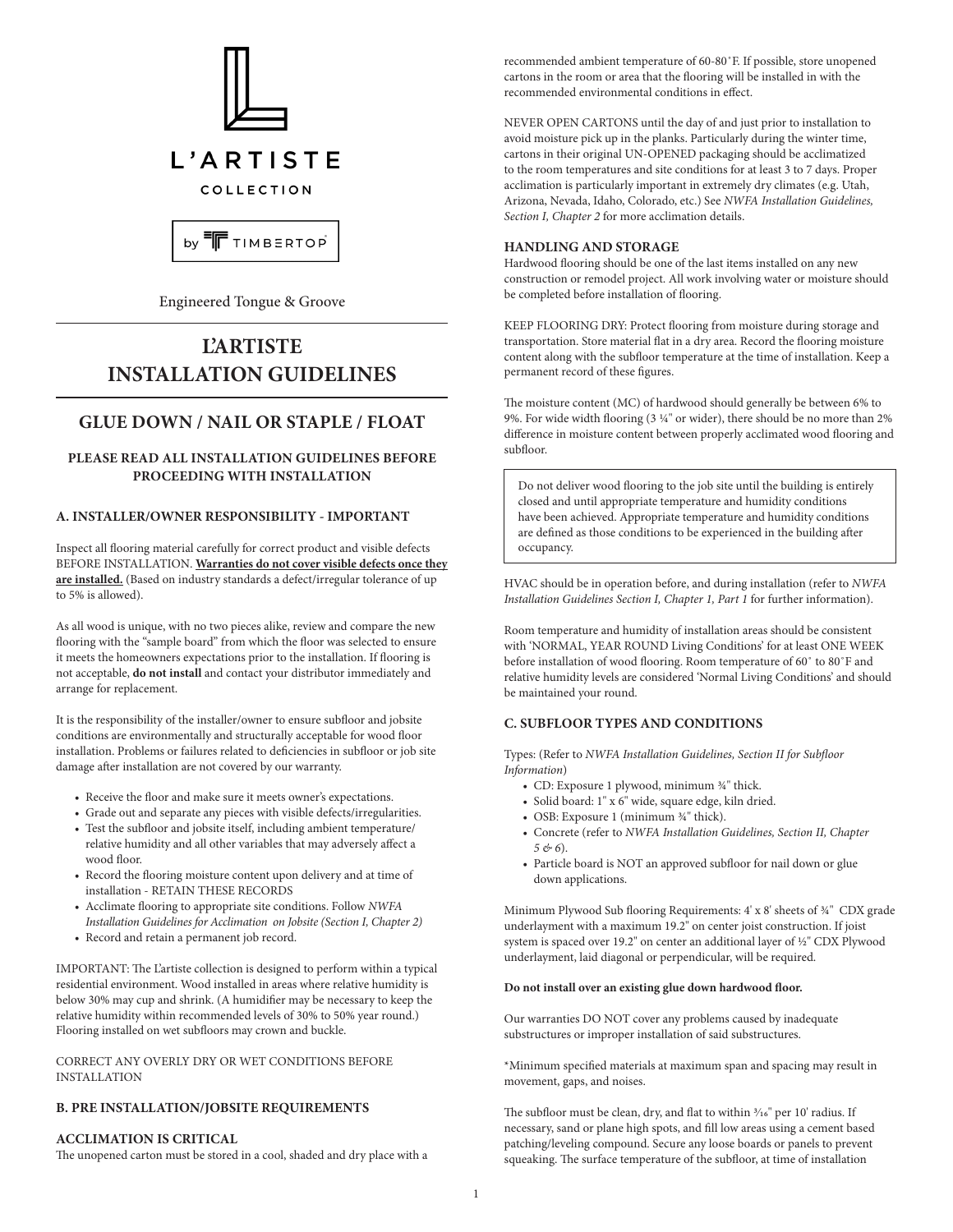#### should be at least 59˚F but never exceed 80˚F.

#### **Asbestos Warning**

Do not sand existing resilient tile, sheet flooring, backing, or felt linings as these products may contain asbestos fibers that are not easily identified. The inhalation of asbestos dust can cause asbestosis or other serious bodily harm. Check with local, state, and federal laws for handling hazardous material prior to attempting the removal of these floor.

Damage due to moisture issues is not a product failure and is not covered by our warranty.

BASEMENT AND CRAWL SPACES: Keep dry and ventilated. Crawl spaces must be a minimum of 18" from ground to underside of joists. Exposed earth should be fully covered by a minimum 6 mil black polyethylene vapor barrier with joints overlapped and sealed with a moisture resistant tape.

CONCRETE SUBFLOOR: New concrete should be completely cured for at least 50-60 days. Test for excessive moisture. A reading of over 3 lbs. / 1000 sq. ft. per 24 hours, by Calcium Chloride test requires the application of a vapor retarder.

Insitu Test: Relative Humidity Probes should read 75% relative humidity or less in all areas.

Ensure concrete has a minimum of 3000 PSI Compression. Over a lightweight concrete (less than 3000 PSI) use a floating installation. To check for lightweight concrete, draw a nail across the top. If it scratches or indents, it is probably a lightweight concrete.

WOOD SUBFLOOR: When floating over a wood subfloor, cover wall to wall with an underlayment overlapped 8" at seams (follow underlayment manufacturing instructions.) It is recommended to tape overlapped edges with a cellophane tape. To prepare wood subfloor for installation, re-nail any loose areas to prevent squeaking. Sand or plane high spots and fill low areas.

It is very important to nail or screw any areas of loose or moving subfloor that will cause squeaks. Manufacturer recommends the use of nails or screws , with panels fastened every 12" along the joists or intermediate supports to ensure soundness of floor when complete.

The moisture content (MC) of a wood subfloor should not exceed 12%. In general the moisture content of hardwood flooring is between 6% and 9% and the MC difference between the subfloor and flooring should not exceed 2% on a 3 1/4" or wider flooring.

**OVER RADIANT HEATED FLOOR:** Prior to installation over radiant heat systems it is important to refer to the *NWFA Installation Guidelines Section IV. Appendix H*. Failure to follow these guidelines can void your warranty and may produce unsatisfactory results. Use only over water-heated systems, **not recommended over electrically heated systems**.

#### **NWFA - National Wood Flooring Association: 800-422-4556 (USA) / 800-848-8824 (Canada)**

Radiant Heat Subfloors can be concrete, wood or a combination of both.

The type of subfloor determines the subfloor preparation.

If the Radiant Heat subfloor is concrete the system should be fully operating at a normal temperature for a minimum of 21 days prior to floor installation, to dry out residual moisture.

The system must then be turned off 24 hours prior to installation and must remain off for 24 hours after installation so that the adhesive does not cure excessively fast. After the 24 hours, the system temperature can be gradually raised again (over a 7 day period) up to the desired level.

The maximum allowable subfloor surface temperature over radiant heat is  $85°E$ 

Radiant heat is a dry heat. A humidification system is recommended to

maintain wood flooring in its comfort zone. Surface checking, excessive gapping, etc. can be expected if the proper humidity level is not maintained between 30-50% year round, or the surface temperature exceeds 85°F.

To minimize the effect that rapid change in temperature will have on the moisture content of the wood floor, an outside thermostat is recommended.

# **INSTALLATION METHODS OVER RADIANT HEAT FLOORS:**

The following installation methods can be used over radiant heated floors:

#### FLOATING – See *Floating Method on page 3*

Install over approved subfloor. A minimum 6 mil poly vapor retarder should be used over a concrete subfloor. In some cases, this may be part of the flooring underlayment . A foam or resilient approved underlayment must be installed prior to installation of wood flooring. Use Dri-Tac 8100 or Titebond T&G glue for grooves.

GLUE DOWN - See *Glue Down Method on page 2* Use over an approved subfloor. Use only approved adhesives - Urbanfloor recommends Simple Spread or other Urbanfloor adhesives.

STAPLE / NAIL DOWN: See *Staple/Nail Down Method on page 4* Install over approved subfloor. Be sure fasteners are not so long as to penetrate the heat source.

# **D. GENERAL INSTALLATION**

REFER TO *NWFA INSTALLATION GUIDELINES, SECTION III, CHAPTER 8*

The product can be installed above, on-grade or below-grade. Installation methods can be either: Direct Glue, Floating or Nail/Staple.

Plan the layout: "Rack" out (dry-lay) the flooring before installing to avoid close end joints and to blend color and grain patterns. To blend the visual differences from board to board it is recommended to work from several cartons alternatively. Leave 1/2" expansion gap at all vertical objects, undercut all door jams.

## **A NOTE ON MOLDINGS**

Pre-drill and install quarter round and/or baseboard moldings. Molding must be of sufficient thickness to cover the required expansion space. DO NOT FASTEN MOLDINGS TO THE FLOORING but rather attach to the wall. Ensure that there is adequate space between the bottom of the molding and the flooring to allow it to freely expand and contract.

#### **GLUE DOWN METHOD**

Urbanfloor recommends Simple Spread urethane adhesive, Urban-FOUR or Urban Eco-Smart for the installation of our products. Carefully read and follow the instructions provided by the adhesive manufacturers for the use and application of their product. Check with your flooring retailer for other adhesives and sealers that are compatible with engineered floors.

#### A CAUTION

Adhesive that is allowed to dry on the plank surface can be difficult to remove and may leave a haze. Be sure to clean surplus adhesive off surface of plank as you go. Use a Urethane Adhesive remover for this purpose.

1. Determine starting wall and direction to lay boards. An outside wall is normally best as it is most likely straight and square with the room. With a raised foundation wood should be installed perpendicular to the joists. In cases of existing wooden floor, boards should be laid crosswise or at a 45 degree angle.

2. Begin the installation by DRY FITTING the first row as follows. Begin installing the first row in the right corner of the base wall. Install the first board so the short grooved side is against the expansion shims to your right and the long grooved length of the board is against the expansion shims in front of you.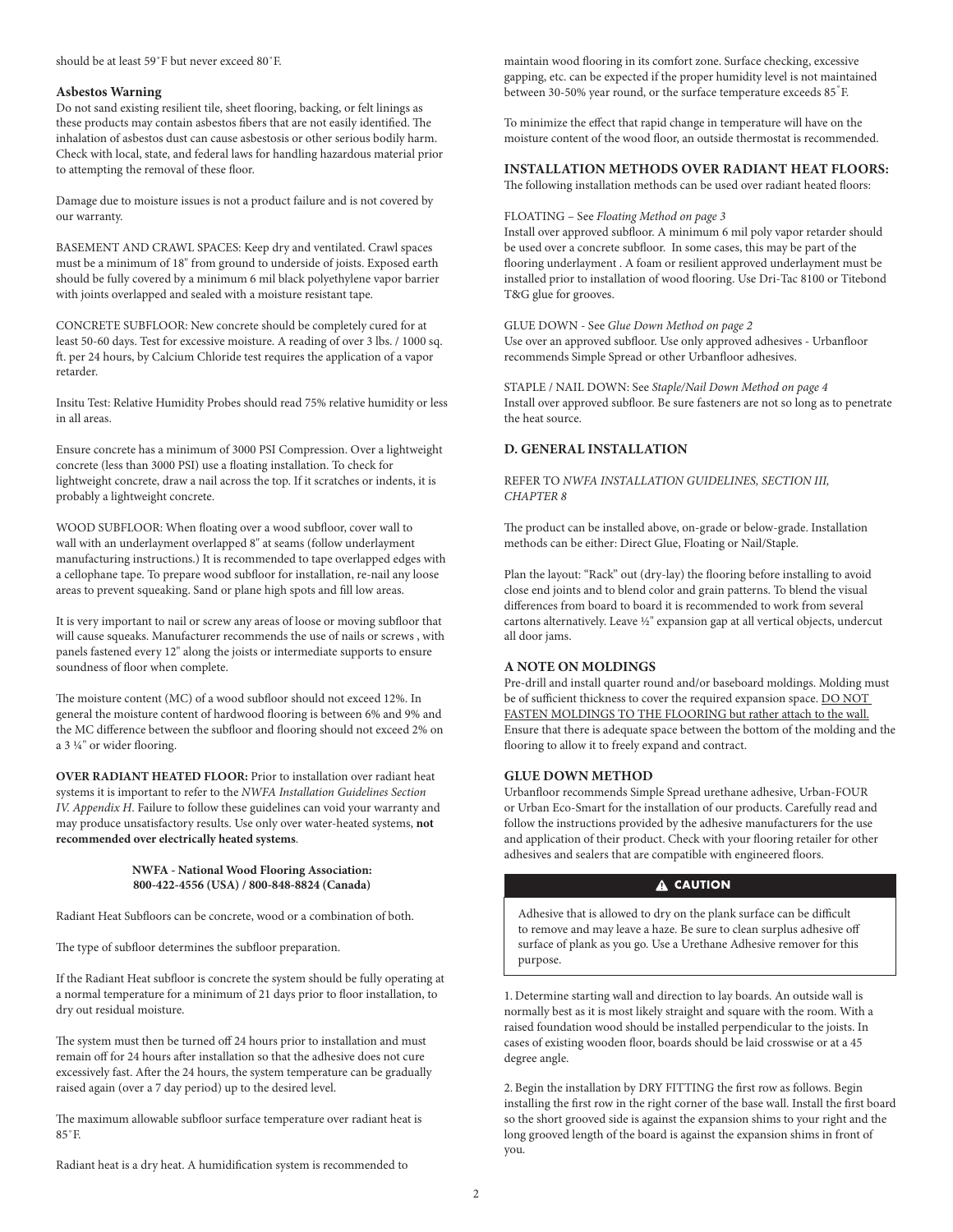3. Maintain expansion gap of  $\frac{1}{2}$ " between first board and the wall by using spacers regularly along the length of the wall. Determine straightness of wall by snapping a chalk line. If starting wall is not straight, make notation on first row and saw to shape.

4. Connect the end of the second board to the end of the first board, making sure the boards are tightly connected and firmly positioned against the shims. Use the hammer/rubber mallet and tapping block to tap the tongue end of the second board to ensure a tight fit. **Never use the hammer or rubber mallet directly on the flooring as this will cause damage to the board.**

5. Continue placing additional boards moving right to left using the same procedure until the first row is complete.

6. You will need to cut off the end of the final board, save the remaining piece for the next row as long as it is at least 8" long. Use the last board Puller to ensure the last board is tight against the preceding board. Place shims between the end of the last board and the wall. Use the shims to wedge the row in tight rendering it immobile.

7. Once the first row has been cut and fit, remove the flooring and set it aside. Snap a chalk line the face width of the wood flooring plus 1/2" for expansion space out from the starting wall. Starting from the edge of the chalk line, apply an even layer of adhesive as instructed by the adhesive manufacturer. Only spread adhesive the width and length of the one row that was dry fit.

## **A NOTE ON ADHESIVE**

Follow the adhesive manufacturer's instructions for use in this application. Wear rubber gloves and proceed carefully during adhesive application. Cured mastic is very hard and sometimes impossible to remove from the flooring as well as the tools. DO NOT allow any spilled or excess adhesive to remain anywhere but between the boards and the subfloor at any time during the installation. Clean up spills immediately as recommended by the adhesive manufacturer. **The flooring manufacturer will not be responsible in any way for adhesive that is not removed from the hardwood flooring immediately. Any damage to the flooring caused by the adhesive allowing to cure on the surface will be the sole responsibility of the installation mechanic.**

Stay off glued floor for a minimum of 12 hours after installations.

8. Re-install the pre-cut boards from the dry fit as follows. Connect the end of the second board to the end of the first board, making sure the boards are tightly connected and firmly positioned. Use the hammer/rubber mallet and tapping block to tap the tongue end of the second board to ensure a tight fit. Never use the hammer or rubber mallet directly on the flooring as this will cause damage to the board. If necessary, use a low adhesive, \*blue installers tape to maintain a tight joint (Remove tape within 3 hours and remove any tape adhesive residue. \* - use 3M 2080 EL Painters Tape)

9. Continue placing additional boards moving right to left using the same procedure until the first row is complete.

10. Place shims between the end of the last board and the wall. Use the shims to wedge the row in tight rendering it immobile. For best results, allow the adhesive to dry before continuing with the rest of the installation.

11. Start each new row on the right side with remaining portion of the previous row as long as it is at least 8" long; otherwise cut a new starter board. Stagger end joints (at least 18") and randomly install different lengths to ensure natural appearance. Do not create discernible patterns such as "H" or "steps". Select boards to create a uniform appearance without clusters of short lengths or sections of light or dark planks. Do not install any objectionable boards that have visual defects or are not consistent with the grade being installed.

12. The end joint must be at least 18" from the end joint in the row before it. A minimum of one end joint is required in every row, regardless of width (e.g. hallways.)

13. Trowel adhesive onto the subfloor as recommended by the adhesive manufacturer, place the next board in position, match the tongue and groove at the end only, then, beginning at the opposite end of the board, tap the board onto the previous row with the tapping block. Move the tapping block back toward the right side of the board until you get near the connections with the

previous board. Before you finish tapping the board onto the previous row, you must be sure the end joint is tight. If the end joint is not completely tight you will not be able to do so once the long seam is tight.

14. Continue process across the room. The last board should be sawn to appropriate width allowing for 1/2" expansion space against walls and all vertical obstructions. The last board puller will be used to install the last row.

COMPLETING THE JOB: Roll every 2 to 3 hours and on completion with a 100lb. to 150lb. roller to ensure all planks are flat and in contact with the adhesive. Remove blue installers tape within 3 hours. Remove any spacer wedges. Cover all expansion spaces along walls with Urbanfloor coordinated moldings.

Always fasten base moldings to the adjacent wall, not the flooring.

# **FLOATING METHOD**

When choosing the floating method for engineered wood, it is critical that the subfloor is flat to within 3/16" per 10' radius. Urbanfloor will not honor warranty claims for products damaged due to plank movement or flexing due to an uneven floor. (See *Section C: Subfloor Types and Condition on page 1*).

# **A IMPORTANT**

Tongue & Groove adhesive must be used FULL LENGTH on ALL joints when utilizing the floating installation method. Use Dri-Tac 8100 or Titebond T&G Glue for grooves.

1. Determine starting wall and direction to lay boards. An outside wall is normally best as it is most likely straight and square with the room.

For floating installation, a 6 mil., age-resistant polyethylene plastic sheet is require as a moisture barrier. Lap up wall 4". It is also required that a 15 lb. asphalt saturated felt (rag paper) be used as an underlayment above the moisture barrier to reduce sound. You can also use a 2 in 1 product that incorporates both a moisture barrier and sound barrier in ONE sheet, e.g. Volara foam 1/4" or Floor Muffler products. Follow underlayment manufacturer's instructions.

2. Lay underlayment in same direction as boards using a combination of polyethylene and foam underlayment or a 2 in 1 combined product making sure to tape the seams and overlap the poly edges by 4" (do not overlap the actual foam pad). The vapor barrier must be continuous without cuts or punctures. Tape any tears, cuts and seams.

3. Use expansion shims to maintain a ½" expansion gap between flooring and all vertical surfaces.

4. Begin installing the first row in the right corner of the base wall. Install the first board so the short grooved side is against the expansion shims to your right and the long grooved length of the board is against the expansion shims in front of you.

5. Maintain expansion gap of ½" between first board and the wall by using spacers regularly along the length of the wall. Determine straightness of wall by snapping a chalk line. If starting wall is not straight, make notation on first row and saw to shape.

6. Holding the board finished side down, apply 1/8" bead of tongue and groove adhesive to bottom of the groove on the end of the second board. Connect the end of the second board to the end of the first board, making sure the boards are tightly connected and firmly positioned against the shims. Use the hammer/rubber mallet and tapping block to tap the tongue end of the second board to ensure a tight fit. **Never use the hammer or rubber mallet directly on the flooring as this will cause damage to the board.**

7. Continue placing additional boards moving right to left using the same procedure until the first row is complete.

**8.Remember to clean surplus adhesive as you work!** You will need to cut off the end of the final board, save the remaining piece for the next row as long as it is at least 8" long. Use the last board Puller to ensure the last board is tight against the preceding board. Place shims between the end of the last board and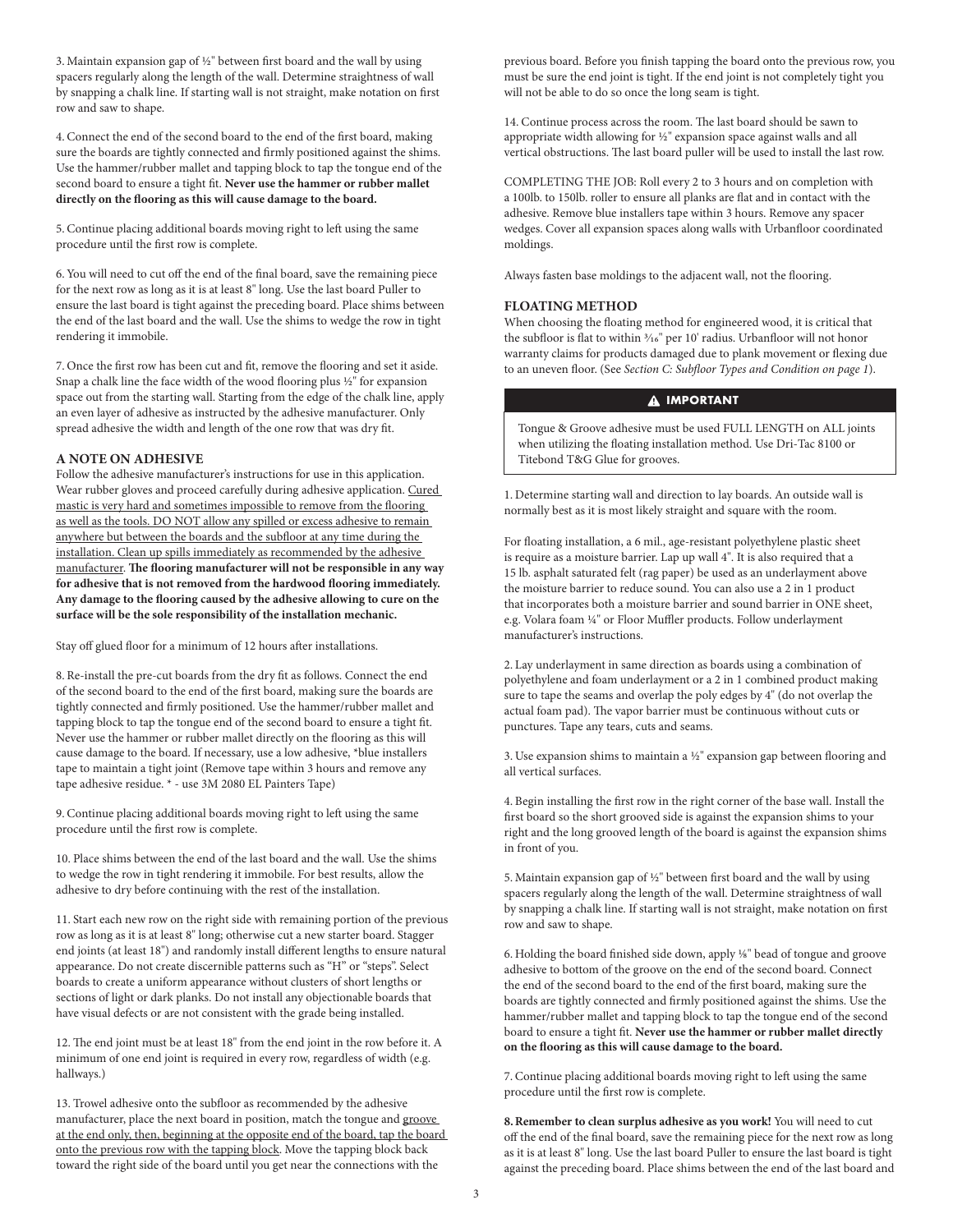the wall. Use the shims to wedge the row in tight rendering it immobile.

9. Start each new row on the right side with the remaining portion of the previous row as long as it is at least 8" long; otherwise cut a new starter board. Stagger end joints (at least 18") and randomly install different lengths to ensure natural appearance. Do not create discernible patterns such as "H" or "steps". Select boards to create a uniform appearance without clusters of short lengths or sections of light or dark planks. Do not install any objectionable boards that have visual defects or are not consistent with the grade being installed.

10. The end joint must be at least 18" from the end joint in the row before it. A minimum of one end joint is required in every row, regardless of width (e.g.hallways).

11. Holding the board finished side down, apply 1/8" bead of tongue and groove adhesive to bottom of the short end and long side grooves and position the next board, match the tongue and groove at the end only, then, beginning at the opposite end of the board, tap the board onto the previous row with the tapping block. Move the tapping block back toward the right side of the board until you get near the connections with the previous board. Before you finish tapping the board onto the previous row, you must be sure the end joint is tight. If the end joint is not completely tight you may not be able to do so once the long seam is tight.

12. Continue process across the room. The last board should be sawn to appropriate width allowing for 1/2" expansion space against walls and all vertical obstructions.

13. Do not install floating floors in excess of 30 feet in length or width without the use of transitions.

14. Use transitions at doorways and other adjacent floors.

15. Do not affix the floor to the subfloor at any point. When using the floating method in a narrow corridor, lay planks length wise along corridor.

COMPLETING THE JOB: Allow finished floor to be free of traffic for a minimum of 12 hours and before spacing wedges are removed. Be sure all expansion spaces are covered with appropriate moldings. Always nail moldings to the adjacent wall, not the flooring. Never attach any molding to a floating floor. Clean, sweep, and vacuum installed flooring before use.

# **STAPLE/NAIL-DOWN INSTALLATION**

Due to extra long lengths, add a tongue & groove glue into the groove of the short side of each plank. This can reduce excessive seasonal gapping use Dri-Tac 8100 or Titebond T&G glue.

Carefully remove any baseboard trim around the perimeter of room. Save for replacement after floor is installed. Cover wood subfloor wall to wall with the vapor retarder or 15 lb. asphalt saturated felt. Overlap 4" at seams. This will not only retard moisture, but may help prevent squeaks. Snap a working line along the longest continuous wall allowing ½" expansion space. Direction of the planks should be at right angles to the joists for highest strength of flooring. Lay one row of planks along the entire length with groove facing the wall. If necessary, use spacing wedges to maintain expansion space. Top nail the first row, placing nails perpendicular to the surface as close as possible to the wall so that after completion the head of the nail will be hidden by the base molding. Apply T&G glue to all end joints. **Remember to clean surplus adhesive as you work**.

Blind nail the other side of the plank through the tongue (over a ¾" subfloor use a 1½", 18 gauge,  $\frac{3}{8}$ " narrow crown, fastener) with the nail slightly inclined and the head driven flush. Staples should be placed 3" to 4" apart and cleats every 4" to 6" apart. All fasteners should be placed 1" to 2" of end joints. Hand nail the first row if necessary, then a nailing machine can be used. Start second row in the same manner. If necessary, cut the first board to stagger end joints of boards a minimum of 16" from row-to-row. From second row onward mailing is done on the tongue side only. Use a tapping block or soft-head mallet to engage tongue & groove. Never use a hammer or mallet directly on the surface or the flooring as this can cause damage to the board. The last row usually requires cutting the plank lengthwise to fit the space (remember to maintain the expansion gap). Nail the last row in the same manner as the first.

COMPLETING THE JOB: Once the nailing is complete, remove any spacing shims and install the base molding. Always nail moldings to the adjacent wall, not the flooring. Clean, sweep, and vacuum installed flooring before use.

# **GLUE ASSISTED - NAIL DOWN PROCEDURE**

Nail down installations of wide planks (5" width or wider) over a wood or OSB subfloor may require additional bonding to increase stability, firmness, and help prevent plank movement leading to cupping, crowning, and a noisy floor. When installing wide planks, we recommend a combination of glue along with the recommended fasteners to make the floor more stable and help avoid 'creaking' – noisy floors – and other issues.

*When installing on a wood subfloor that is over a 'finished' room below, a moisture retarder – i.e. Aquabar, Kraftpaper – is often not necessary, enabling the glue to be adhered directly to the subfloor rather than the paper.* 

Apply a 1/4'" thick serpentine bead of glue on the back of the plank (*F1*) and then press plank into place before applying recommended fasteners and following required fastener schedule. Recommended glues for nail down procedure: Bostiks – Chem Calk 900, Liquid Nails, Sika – Pro Construction Adhesive.

NOTE: Do not allow adhesive to dry on the surface of the floor. Clean as you go. Wipe any wet adhesive from the flooring with a lightly dampened, clean cloth. If adhesive has dried, use mineral spirits on a clean cloth.

Figure 1:



## **GLUE ASSISTED - (FLOATING STYLE) NAIL DOWN PROCEDURE**

If you cannot or do not want to glue your flooring to the subfloor (such as when installing over an unfinished area below where a moisture retarder is required), another option is a 'floating style' glue assist. Apply bead of glue to the tongue & groove joints ONLY (as with a floating application). Then press planks into place before applying fasteners following required fastener schedule. Recommended glues for floating style procedure: DryTac – TNG-8100, TiteBond T&G Glue.

NOTE: Do not allow adhesive to dry on the surface of the floor. Clean as you go. Wipe any wet adhesive from the flooring with a lightly dampened, clean cloth. If adhesive has dried, use mineral spirits on a clean cloth.

**Stapled or nailed-down products are not warrantied against squeaking or popping sounds.**

Inspect the completed floor for any scratches, nicks and minor gaps. Use touch-up kit, filler or wood putty as needed.

# **A** IMPORTANT

THE FLOORING INSTALLER IS RESPONSIBLE FOR DETERMINING IF THE NAILER/STAPLER TO BE USED IS SPECIFIED FOR THE PARTICULAR PRODUCT BEING INSTALLED AND IS ADJUSTED PROPERLY TO AVOID DAMAGE TO THE FLOORING. CONTACT POWERNAIL (1-800-323-1653) OR WWW.POWERNAIL.COM FOR TECHNICAL QUESTIONS AND DEALER LOCATOR. CONTACT SPOTNAIL (1-800-973-2239) OR WWW.SPOTNAIL.COM FOR TECHNICAL QUESTIONS AND DEALER LOCATOR.

**We recommend, if possible the use of a NWFA (National Wood Flooring Association) certified professional when installing Urbanfloor.**